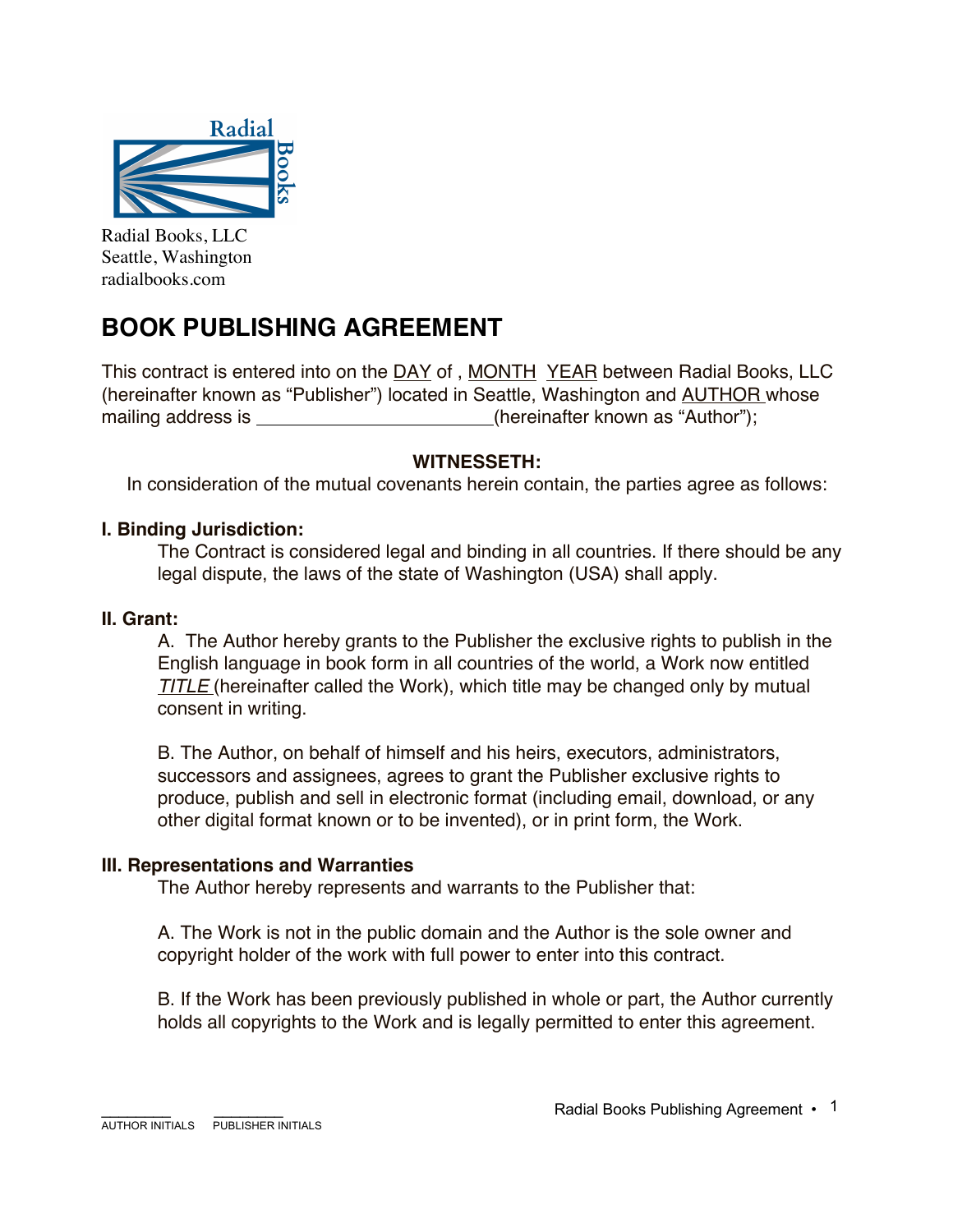C. The Work is free and clear of any counts of libel, plagiarism, breach of privacy or misrepresentation of facts.

D. The Work does not infringe upon any copyright or proprietary right, common law or statutory law, and does not contain any material of libelous nature.

E. The Author releases Publisher from any responsibilities relating to any legal actions incurred by the contents of the Work or the Author.

F. The warranties contained in this article do not extend to drawings, illustrations, insofar as not furnished by the Author, or to any other material not furnished by the Author.

These representations contained herein are true on the date of the signing of this contract.

# **IV. Manuscript Preparation and Delivery:**

Author shall provide an acceptable, final revision of the manuscript in Microsoft Word. If the Work is not delivered to the Publisher within ninety (90) days of the signing of this Agreement, or other time the time agreed upon, the Publisher may, at its option, terminate this agreement by notice in writing posted or delivered to the Author. Publisher will not be held liable for lost manuscripts or defective disks. Author should always keep a back up copy.

## **V. Publication:**

The Publisher agrees to publish the Work in book form at its own expense at a catalogue retail price consistent with market trends based on length, comparable works, publication format, not later than twelve months after the delivery of the completed Work. In the event of delay from causes beyond the control of the Publisher, the publication date may be postponed accordingly, but not to exceed eighteen months from the delivery of the completed work.

# **VI. Copyright and ISBN:**

A. The Publisher, upon first publication of the Work, agrees duly to copyright it with the U.S. Copyright Office in the name of the Author.

B. The Publisher will obtain appropriate ISBNs for the Work.

# **VII. Editing and Proofreading:**

The Publisher shall make no changes in, additions to, or eliminations from the manuscript without the consent of the Author, and in order to obtain such consent, shall submit the copy-edited manuscript to the Author for his approval. The Author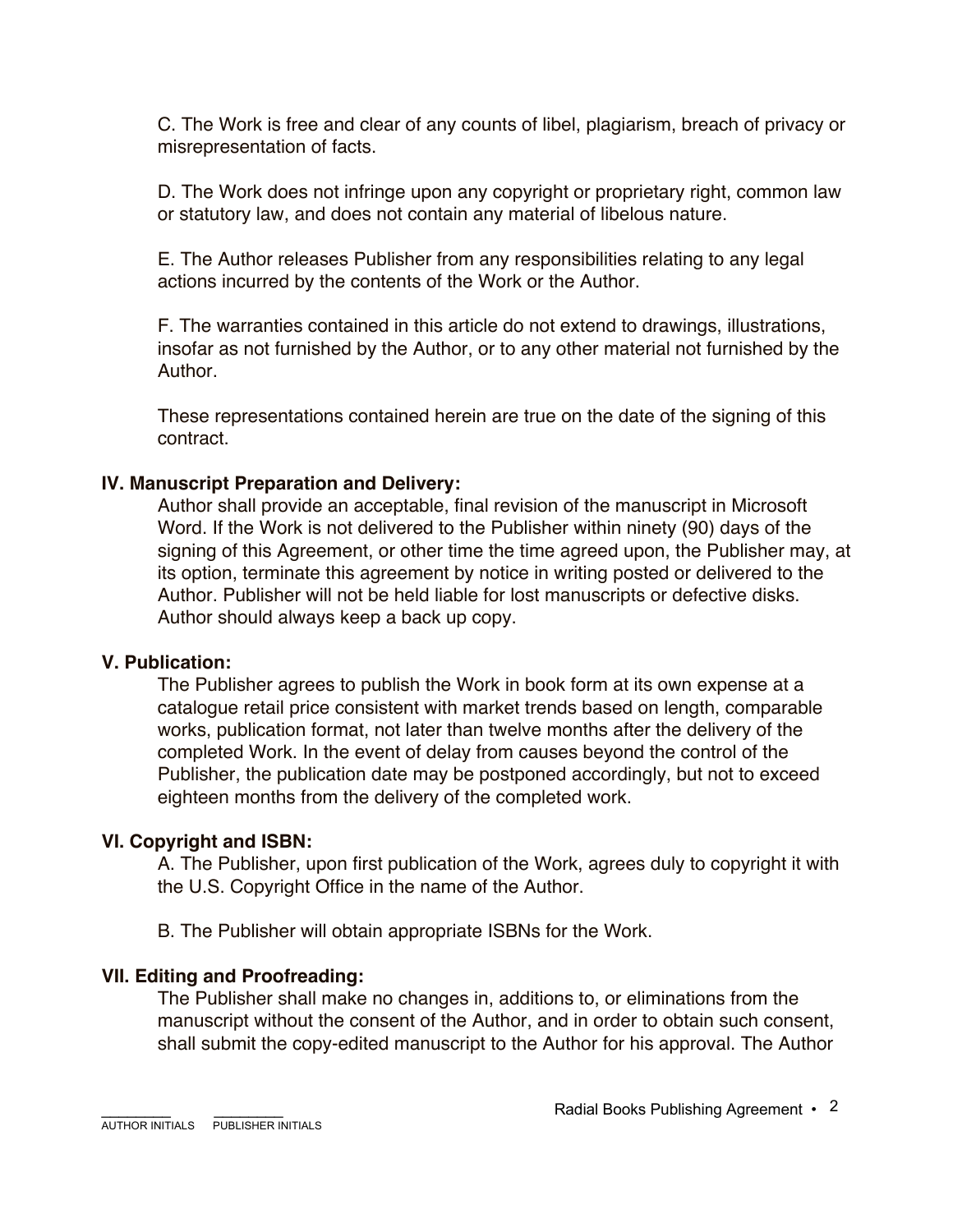agrees to return such proof to the Publisher with his corrections within thirty (30) days of the receipt thereof by him. The cost of alterations required by the Author, other than corrections of typesetting errors, in excess of fifteen percent (15%) of the original cost of composition, shall be charged against the earnings of the Author under this agreement or shall, at the option of the Publisher, be paid by the Author in cash; provided, however, that the Publisher shall upon request promptly furnish to the Author an itemized statement of such additional expenses, and shall make available at the Publisher's office the corrected proof for inspection by the Author or his representatives.

## **VIII. Royalties and Statements**

A. The Publisher will pay to the Author as an advance payment against all monies accruing to the Author under this agreement the sum of: **None.**

B. After print run, advertising and promotion, and other costs have been recouped via sales of the Work, the Publisher agrees to pay the Author a royalty of 50% of the retail price on the remaining copies of each print run. This is on all verified sales, less returns and discounted sales.

C. After print run, advertising and promotion, and other costs have been recouped via sales of the Work, the Publisher agrees to pay the Author a royalty of 50% of all Print on Demand (POD) proceeds. This is on all verified sales, less returns and discounted sales.

D. Publisher agrees to pay to the Author, a royalty of 50% of the retail digital download price in United States dollars (USD) on all sales of the Work sold through the Publisher's website.

E. The Publisher has the right to contract with distributors, bookstores, vendors, organizations and or outlets of electronic books to sell the Work in association with the Publisher's name. For all sales through these outlets, the Author will be compensated 50% of the download price less any handling costs or discounts charged by the outlet.

F. In order to stimulate sales, the Publisher reserves the right to lower the price of the Work after a reasonable amount of time if the price appears to be too high (no sooner than four months).

G. Royalties shall be calculated and paid no later than forty-five (45) days following the end of each calendar year for sales during that year. Royalties shall be paid by check, unless previous arrangements are made with the author. Payment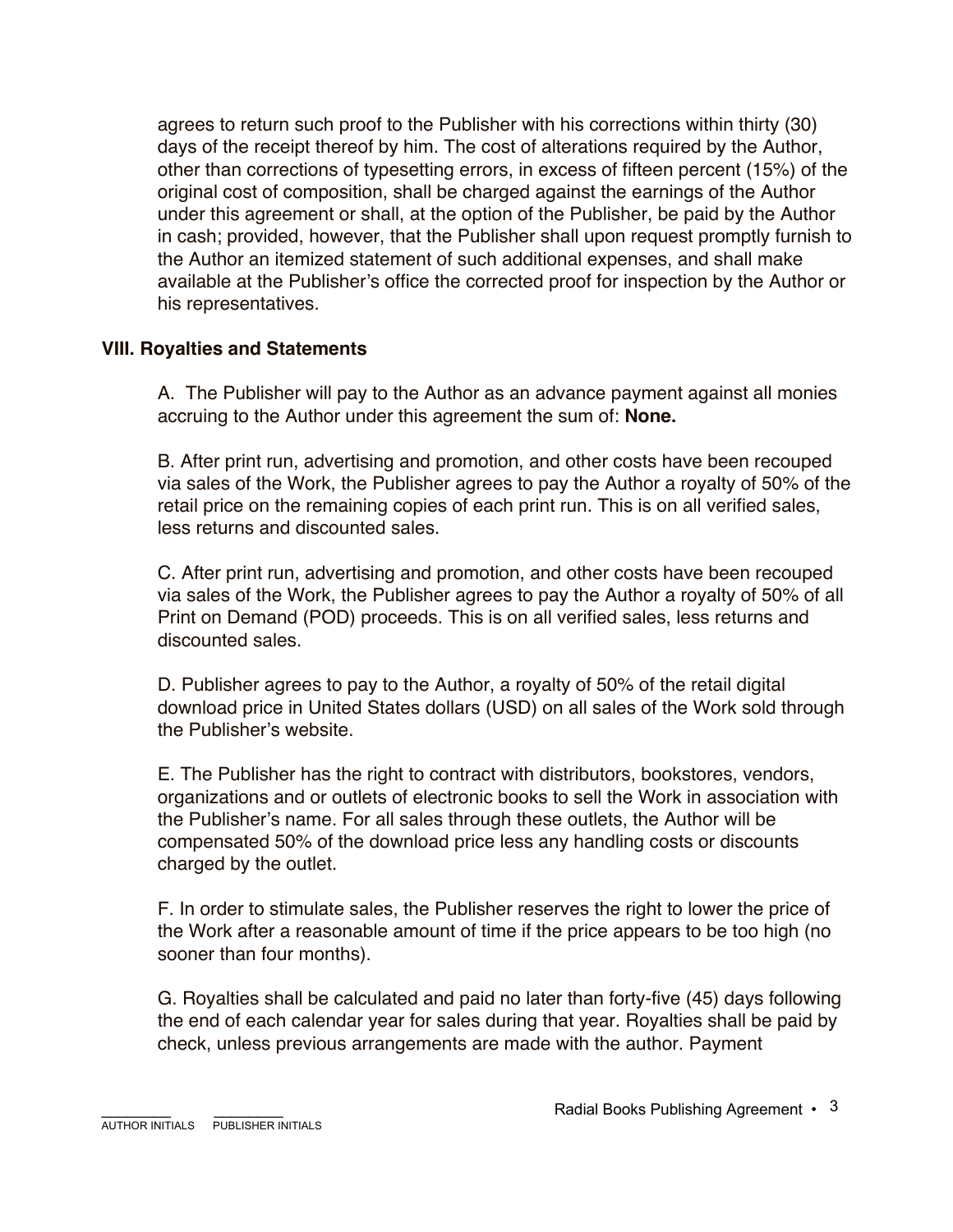arrangements, mutually agreed upon by the Publisher and the Author, shall be made for payment of royalties to Author if he resides outside the USA. Royalties equaling less than \$20 will be held until such a time as they accrue to \$20 or above. Any withheld royalties shall be made immediately upon contract termination.

H. No royalty shall be paid on paper or digital copies distributed to the author, or for review, advertising, publicity, promotional purpose, samples, or other similar purposes, or on copies sold below or at cost.

I. Royalties from sales through various distributors and outlets, will be paid to Author contingent on payment received from distributor. In most cases, distributors pay Publishers every sixty to ninety days for sales through their channels during those time frames.

J. The Author is responsible for paying his own taxes on all royalty payments received from Publisher and is advised to keep accurate records for tax purposes. A 1099misc form will be sent to the author if necessary.

K. In all instances in which the Author shall have received an overpayment of monies under the terms hereof, the Publisher may deduct such overpayment from any further sums payable to the Author in respect to the Work up to a maximum amount of \$50.

L. The Author or his duly authorized representatives shall have the right upon written request to examine the books of account of the Publisher insofar as they relate to the Work and any other of the Author's works under contract to the Publisher. Such examination shall be at the cost of the Author unless errors of accounting amounting to five percent (5%) or more of the total sum paid to the Author shall be found to his disadvantage, in which case the cost shall be borne by the Publisher. The Publisher shall pay the Author any sums due within thirty (30) days.

#### **IX. Author's Copies:**

The Author shall be given free-of-charge twenty-five (25) copies of print editions of the Work. The Author may purchase additional copies for his personal use at a discount of fifty percent (50%) off the retail price.

## **X. Remainders and Overstock:**

A. If, in the opinion of the Publisher, the Work shall become unsalable in the ordinary channels of the trade the Publisher may at its option sell part or all of the remaining copies as "remainders" after first informing the Author of its intention to do so.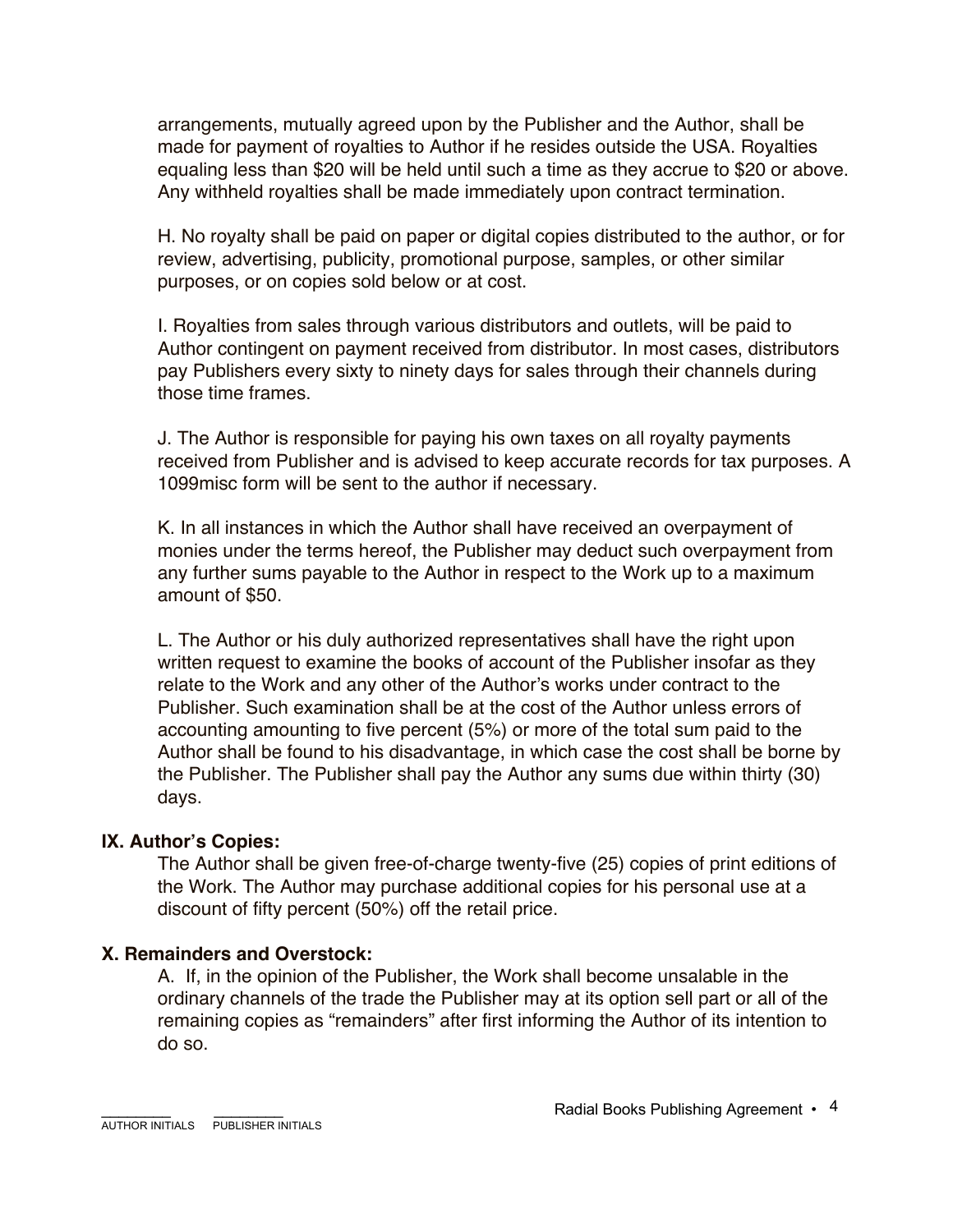B. The Author shall receive a royalty of 10% of the amount of the Publisher's sale price secured over the cost of production for all copies of overstock which the Publisher deems it expedient to sell at "remainder" prices, i.e., at less than half of the catalog retail price, except when these are sold at or below cost, in which case no royalty shall be paid.

# **XI. Subsidiary Rights:**

A. The further and additional rights referred to in this agreement are hereby defined to include the subsidiary rights enumerated below, net proceeds to be shared by the Author and the Publisher in the favor of the Author (75% - 25%), less only such direct expenses, including agent's commissions, as shall be incurred by the Publisher in disposing of such rights:

- 1. Abridgment, condensation, or digest
- 2. Anthology or quotation
- 3. Book clubs or similar organizations
- 4. Reprint
- 5. Special editions
- 6. Second serial and syndication (including reproduction in compilations, magazines, newspapers, or books)

B. All revenue derived from the sale of rights not specifically enumerated, whether now in existence or hereinafter coming into existence, shall be shared in the favor of the Author (75%) and the Publisher (25%).

C. All such rights shall be disposed of by the sale, lease, license, or otherwise by the Publisher who for that purpose is constituted the attorney-in-fact of the Author. The Author agrees to sign, make, execute, deliver and acknowledge all such papers, documents and agreements as may be necessary to effectuate the grants herein above contemplated. In the event that the Author shall fail to do so, they may be signed, executed, delivered and acknowledged by the Publisher as the attorneyin-fact of the Author with the same full force and effect as if signed by the Author. All sums due under this Agreement shall be paid to the Author by check from the Publisher, which shall be a receipt proof of the full and valid discharge of the Publisher's obligations and who shall act with the authority of the Author in all matters arising out of this agreement.

## **XII. Marketing and Promotion**:

A. The Author shall provide the Publisher with biographical information and a suggested blurb for use on Publisher's website. Author agrees to give Publisher the right to use the Author's name, title of work and biographical material for publishing,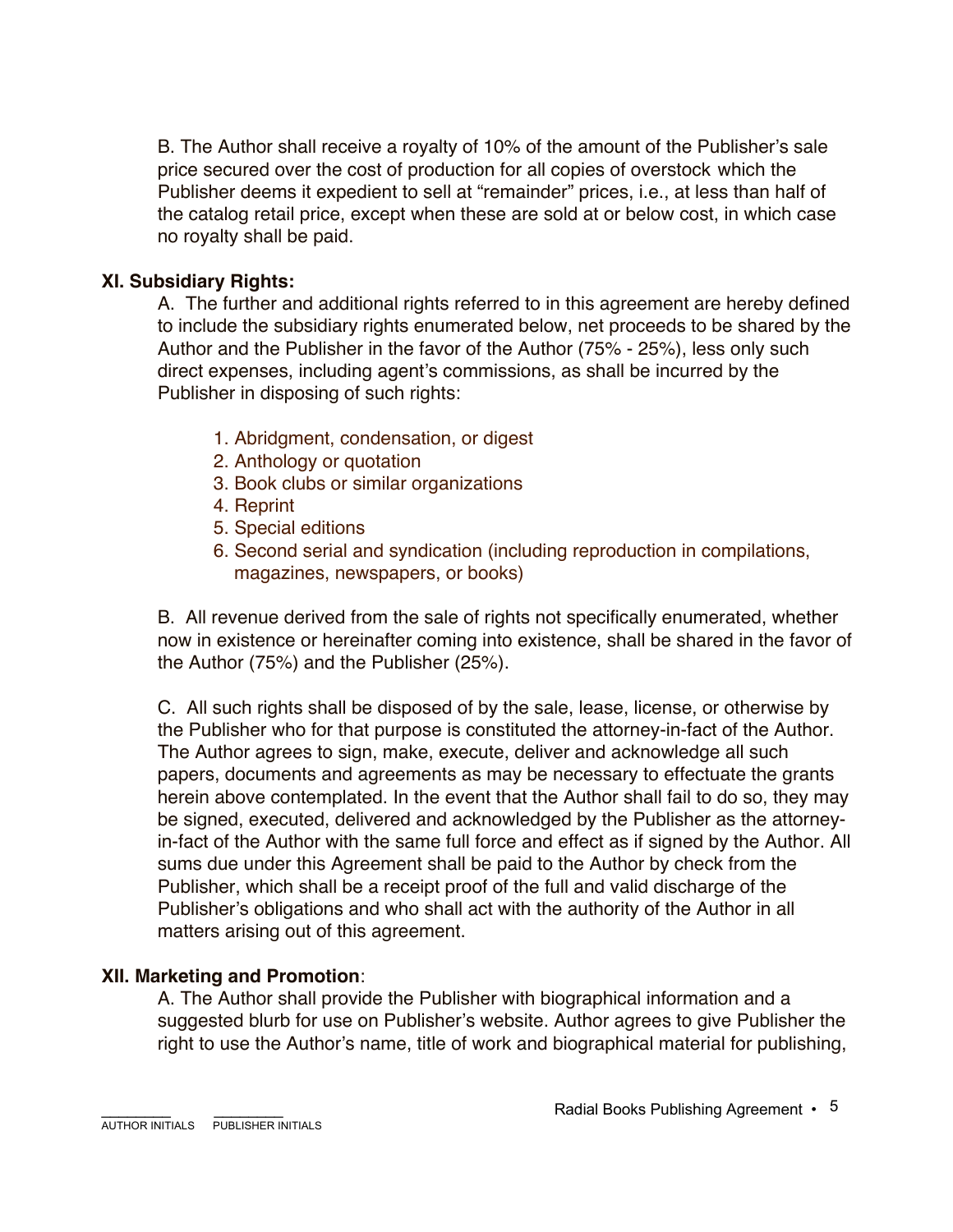advertising and promoting the Work. Publisher reserves the right to edit or rewrite the blurb submitted by Author.

B. Cover art will be provided by Publisher. If the Author has his own cover art, the Author must warrant that the provided art is either owned by the Author or that it does not infringe on any copyright.

C. Publisher reserves final approval of art.

D. Publisher agrees to distribute the Work on its own website, and by contract to selected distributors.

E. Author agrees to self-promote the Work to the best of his ability. If Author has his own website, the Work must be linked to the Publisher's website. With any promotional material the Author generates, the Author will consult with Publisher to insure proper use of Publisher's name and/or other information.

F. Author may use up to 3 chapters (or 15 pages, or 10% of the total Work) to post on his website or to give away as "teasers" to promote the work provided it includes a link to Radial Books.

G. Author is encouraged to solicit reviews along with the Publisher. For added promotional purposes, Publisher and Author agree to notify each other as to what review sites submissions have been made.

H. With enough advance notice, Publisher will provide Author any needed book copies for Author appearances or signings. These can be purchased by the author at a discount set by the Publisher in section IX.

## **XIII. Reversion and Termination**:

A. At any time after two years from the date of first publication, but not before, the Publisher may on three months' notice in writing to the Author or his representative discontinue publication, and in that event this agreement shall terminate and all rights hereunder shall revert to the Author at the expiration of said three (3) month period.

B. At any time after four (4) years from the date of first publication, but not before, the Author may on three months' notice in writing to the Publisher discontinue publication, and in that event this agreement shall terminate and all rights hereunder shall revert to the Author at the expiration of said three (3) month period.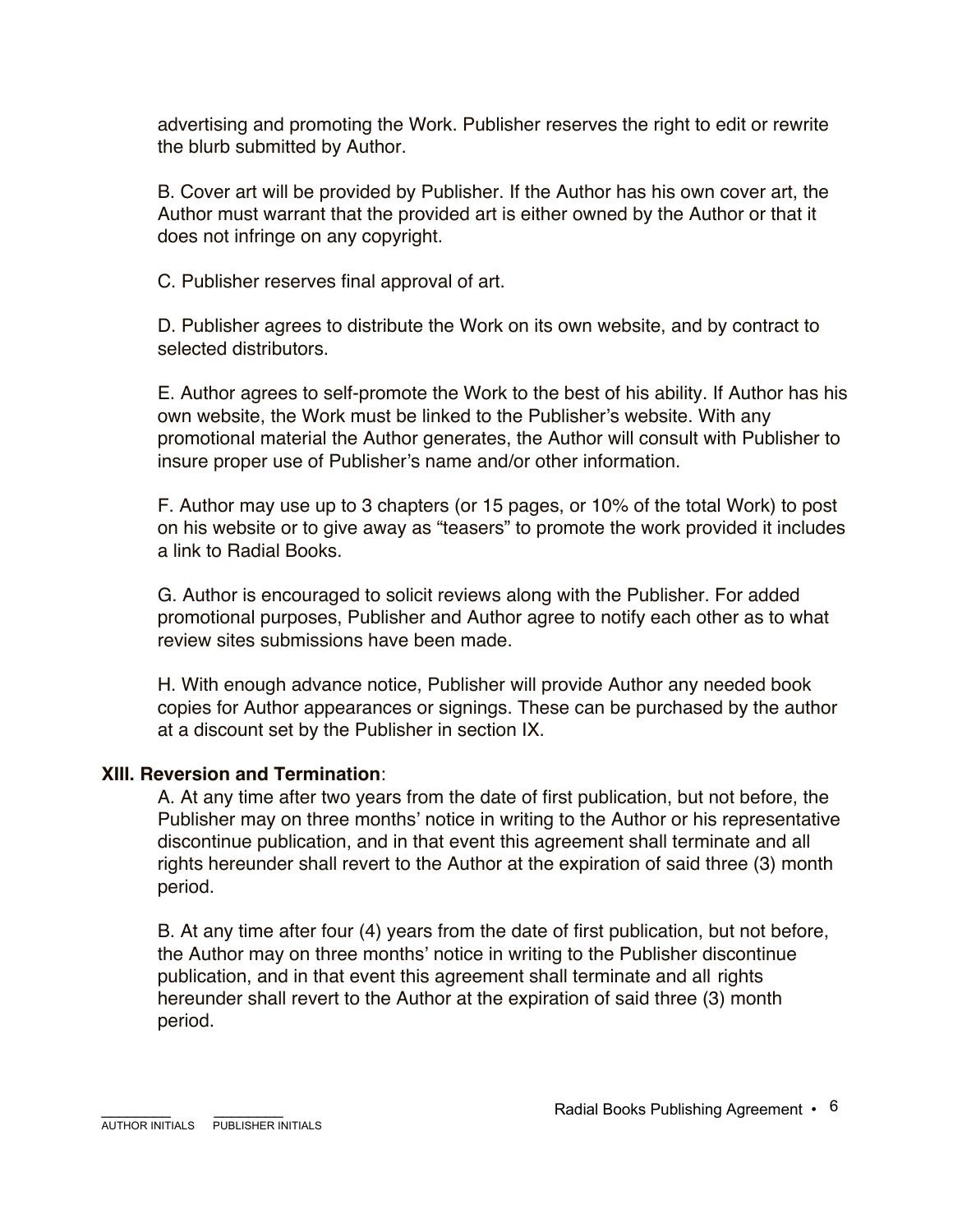C. If the Publisher shall, during the existence of this agreement, default in the delivery of annual statements or in the making of payments as herein provided and shall neglect or refuse to deliver such statements or make such payments, or any of them, within thirty (30) days after written notice of such default, this agreement shall terminate at the expiration of such thirty (30) days without prejudice to the Author's claim for any monies which may have accrued under this agreement or to any other rights and remedies to which the Author may be entitled.

D. If the Publisher shall fail to publish the Work within the period in Paragraph 5 provided, or otherwise fail to comply with or fulfill the terms and conditions hereof, or in the event of bankruptcy, etc., as in Paragraph 13 hereof provided, this agreement shall terminate and the rights herein granted to the Publisher shall revert to the Author. In such event all payments theretofore made to the Author shall belong to the Author without prejudice to any other remedies, which the Author may have.

E. Upon the termination of this agreement for any cause under this Article or Article 13 hereof, all rights granted to the Publisher shall revert to the Author for his use at any time and the Publisher shall return to the Author all property originally furnished by the Author.

#### **XIV. New Owner, Bankruptcy, or Dissolution of the Publisher:**

A. *Transfer to New Owner:* "Radial Books" may at any time sell itself, or the majority of itself, its holdings, or licenses. Current contracts would transfer to the new owner.

B. *Bankruptcy:* If "Radial Books" is legally judged bankrupt this Contract shall be terminated effectively and all rights granted to "Radial Books" shall be terminated.

C. *Dissolution:* If "Radial Books", dissolves itself this Contract shall be terminated effectively and all rights granted to "Radial Books" shall be terminated.

## **XV. Reserved Rights:**

All rights in the Work now existing, or which may hereafter come into existence, not specifically herein granted are reserved to the Author for his use at any time. Reserved publication rights include, but are not limited to, the right to publish or cause to be published in any form, excerpts, summaries of the Work, thereof, not to exceed seventy-five hundred (7,500) words or 10% of the Work.

## **XVI. Assignment:**

No assignment of this contract, voluntary or by operation of law, shall be binding upon either of the parties without the written consent of the other; provided, however, that the Author may assign or transfer any monies due or to become due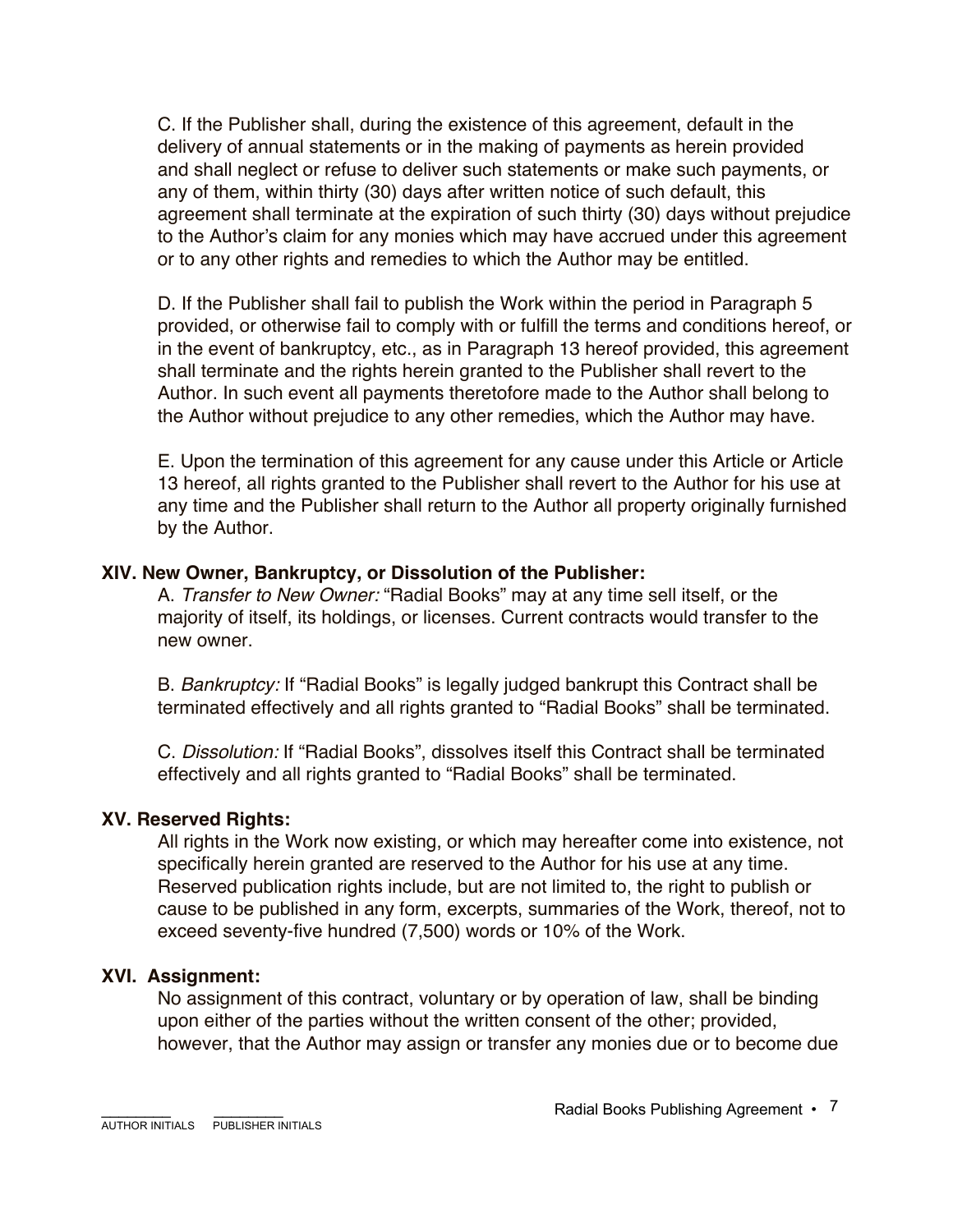under this agreement.

## **XVII. Arbitration:**

Any controversy or claim arising out of this agreement or the breach thereof shall be settled by arbitration in accordance with the rules then obtaining. Such arbitration shall be held in the City of Seattle, Washington, USA unless otherwise agreed by the parties. The Author may, at his option, in the case of failure to pay royalties, refuse to arbitrate, and pursue his legal remedies.

#### **XVIII. Notices:**

Any written notice required under any of the provisions of this agreement shall be deemed to have been properly served by delivery in person or by mailing the same in paper or by electronic means to the parties hereto at the addresses set forth above, except as the addresses may be changed by notice in writing; provided, however, that notices of termination shall be sent by registered mail.

#### **XIX. Waiver:**

A waiver of any breach of this agreement or of any of the terms or conditions by either party thereto, shall not be deemed a waiver of any repetition of such breach or in any wise affect any other terms or conditions hereof; no waiver shall be valid or binding unless it shall be in writing, and signed by the parties.

#### **XX. Infringement:**

If during the existence of this agreement the copyright shall be infringed, the Publisher may, at its own cost and expense, take such legal action, in the Author's name if necessary, as may be required to restrain such infringement or to seek damages therefor. The Publisher shall not be liable to the Author for the Publisher's failure to take such legal steps. If the Publisher does not bring such an action, the Author may do so in his name at his own cost and expense. Money damages recovered for an infringement shall be applied first toward the repayment of the expense of bringing and maintaining the action, and thereafter the balance shall belong to the Author, provided, however, that any money damages recovered on account of a loss of the Publisher's profits shall be divided equally between the Author and the Publisher.

## **XXI. Documents:**

If any of the rights granted to the Publisher revert to the Author, the Publisher shall execute all documents, which may be necessary or appropriate to revest all such rights in the Author.

#### **XXII. Law:**

This agreement shall be construed in accordance with the laws of the United States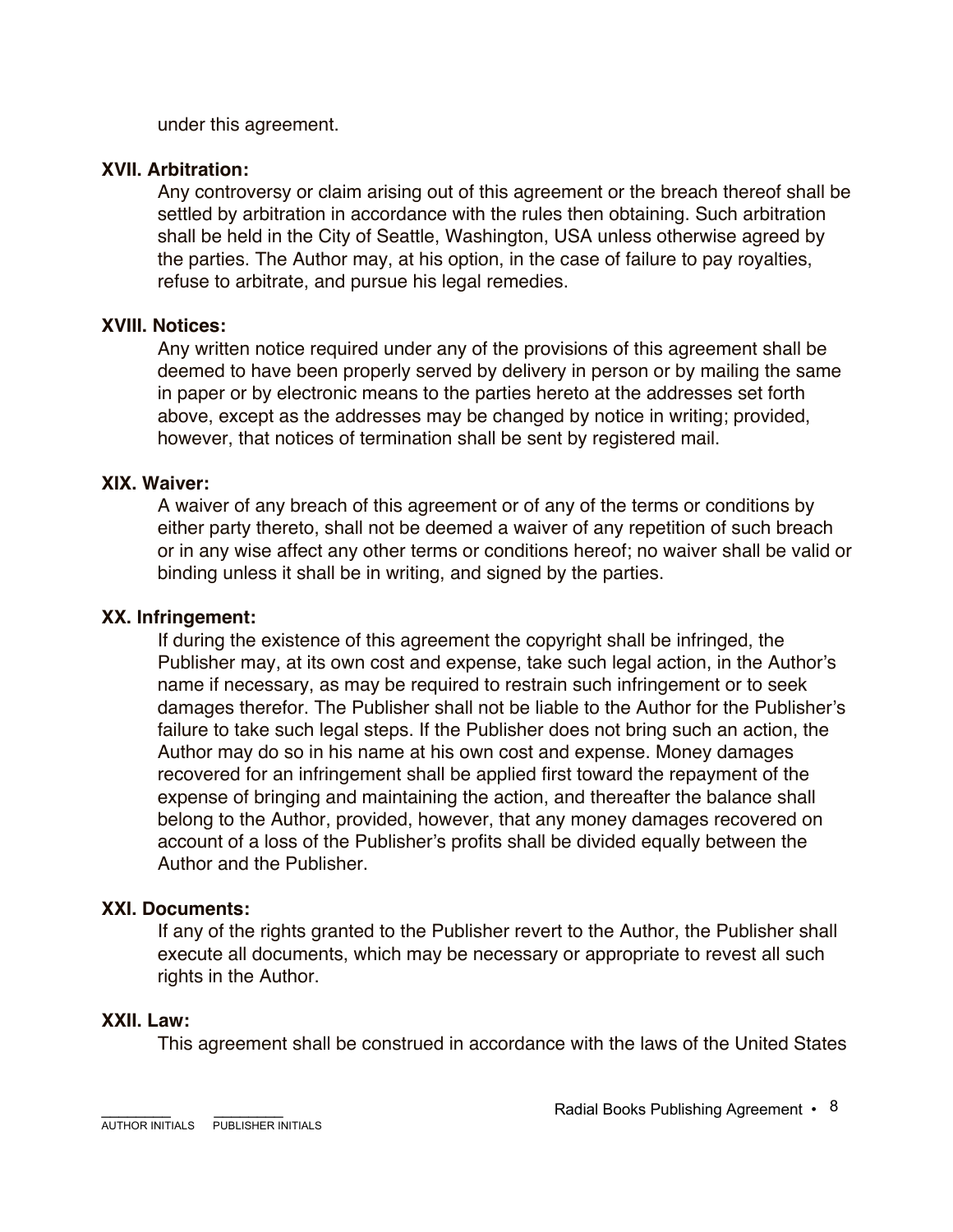of America.

#### **XXIII. Inheritance:**

This agreement shall be binding upon and inure to the benefit of the heirs, executors, administrators and assigns of the Author, and upon and to the successors and assigns of the Publisher.

## **XXIV. Alteration:**

This agreement may not be modified, altered or changed except by an instrument in writing signed by the Author and the Publisher.

#### **XXV. Approval:**

A. Notwithstanding anything to the contrary herein contained, the Publisher shall obtain the Author's written advance approval of any jacket, cover design, including the text thereof, to be used in connection with the Work, and of any contracts with third parties for the publication of the Work; which approval shall not be unreasonably withheld.

B. Notwithstanding anything to the contrary herein contained, the Publisher shall obtain the Author's written advance approval of any derivative works that the Publisher might put out.

#### **XXVI: Entire Agreement:**

This Contract hereby constitutes the entire agreement between Author and Publisher and supersedes all previous agreements regarding the Work, whether oral or in writing. Modification of this contract may only occur in writing, signed by both parties.

## **XXVII. Delivery of Contract:**

This agreement shall not be binding on either the Publisher or the Author unless it is signed by both parties and delivered to the Publisher within a period of two months from the date of the agreement.

#### **XXVIII. Signatures:**

IN WITNESS WHEREOF, the parties hereto have hereunto affixed their respective hands and seals the day and year written.

Author's Real Name: **Authority** Real Alexander **Authority** Real Alexander **Authority** Real Alexander *Authority* Real Alexander *Authority* Real Alexander *Authority* Real Alexander *Authority* Real Alexander *Authority* R